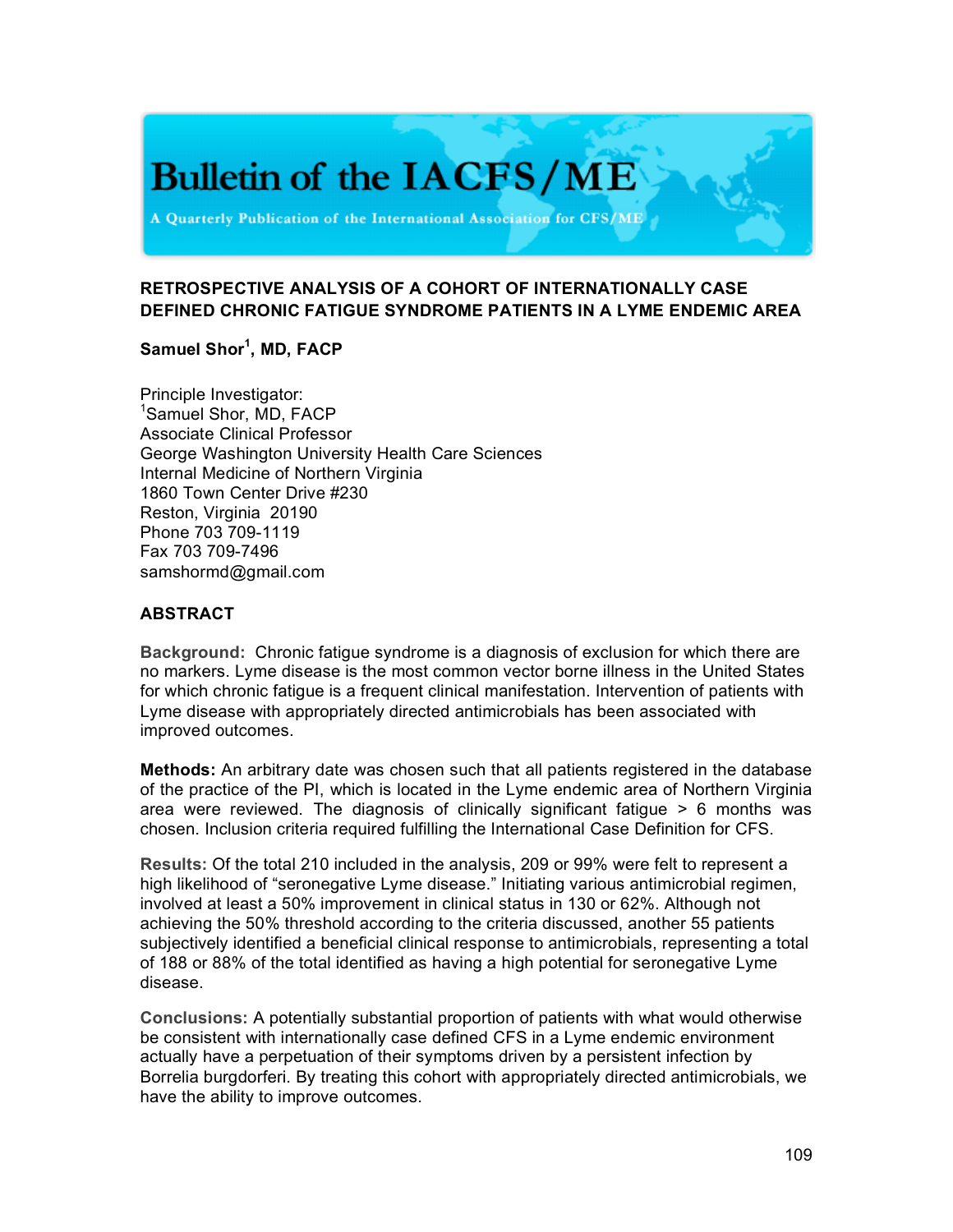#### **BACKGROUND**

Chronic fatigue syndrome is a diagnosis of exclusion for which there are no markers (1). Lyme disease is the most common vector borne illness in the United States for which chronic fatigue is a frequent clinical manifestation (2) and for which the diagnosis may be challenging (3-6). Chronic Fatigue Syndrome represents a fatiguing symptom complex often including the co-morbidities of fractured nonrestorative sleep, endocrinopathies [such as decreased cortisol production], autonomic dysfunction [such as neurally mediated hypotension and postural orthostatic tachycardia] (7). It is the interpretation of the author that this "CFS like complex" represents a valid model for the management of many patients with chronic persistent Lyme infection (8).

The adverse societal impact of CFS was reported by Reynolds et al in 2004. Estimates were of a 37% decline in household productivity and a 54% reduction in labor force productivity among people with CFS. The annual total value of lost productivity in the United States was \$9.1 billion which represents about \$20,000 per person with CFS or approximately one-half of the household and labor force productivity of the average person with this syndrome(9). The data presented in this treatise would suggest that we have the capacity to better characterize a substantial number of "CFS" patients as having "seronegative" persistent Lyme infection for which adjustments in intervention are shown to improve outcomes. Thus, we are attempting to provide evidence to the etiology of a cohort of patients with Chronic Fatigue Syndrome, while also providing input as to the clinical manifestation of persistent Lyme infection.

The management of Lyme disease regarding diagnosis and treatment unfortunately is wrought with controversy. There is one evidence based school of thought that Lyme disease is easily diagnosed and easily treated (10-11). This set of guidelines has had questions raised as to the quality of the evidence with which the recommendations have been generated: "…The IDSA guideline recommendations are primarily based on lowquality evidence derived from nonrandomized studies or expert opinion. These findings highlight the limitations of current clinical infectious diseases research that can provide high-quality evidence…" (12-14). There is an alternative, evidence based position that suggests that the diagnosis of Lyme disease is associated with insensitivities and that the management of those identified with this condition frequently have protracted, and relapsing courses. As such, following a patient's clinical course including responses to appropriately directed antimicrobials, these complex, relapsing presentations often require prolonged courses of treatment (15). In essence, rather than arbitrary durations of therapy, clinical judgment is warranted at the point of care.

#### **METHODS**

An arbitrary date was chosen such that all patients registered in the database of the practice of the PI, which is located in the Lyme endemic area of Northern Virginia area were reviewed. The diagnosis of clinically significant fatigue > 6 months was chosen to filter the patients subsequently chosen. The charts of these individuals were reviewed to determine: Qualification for fulfilling the International Case Definition for CFS including (1,7): Appropriately guided causes of chronic fatigue have been ruled out [1] [including screening serologies for *B burgdorferi*, vis a vis the recommended "two tiered" system. (10) Secondary criteria: CFS symptom criteria [0-absent/10-profound] achieving at least 4 of the following 8 secondary criteria =>5 of 10 in a severity scale [0 being absent, 10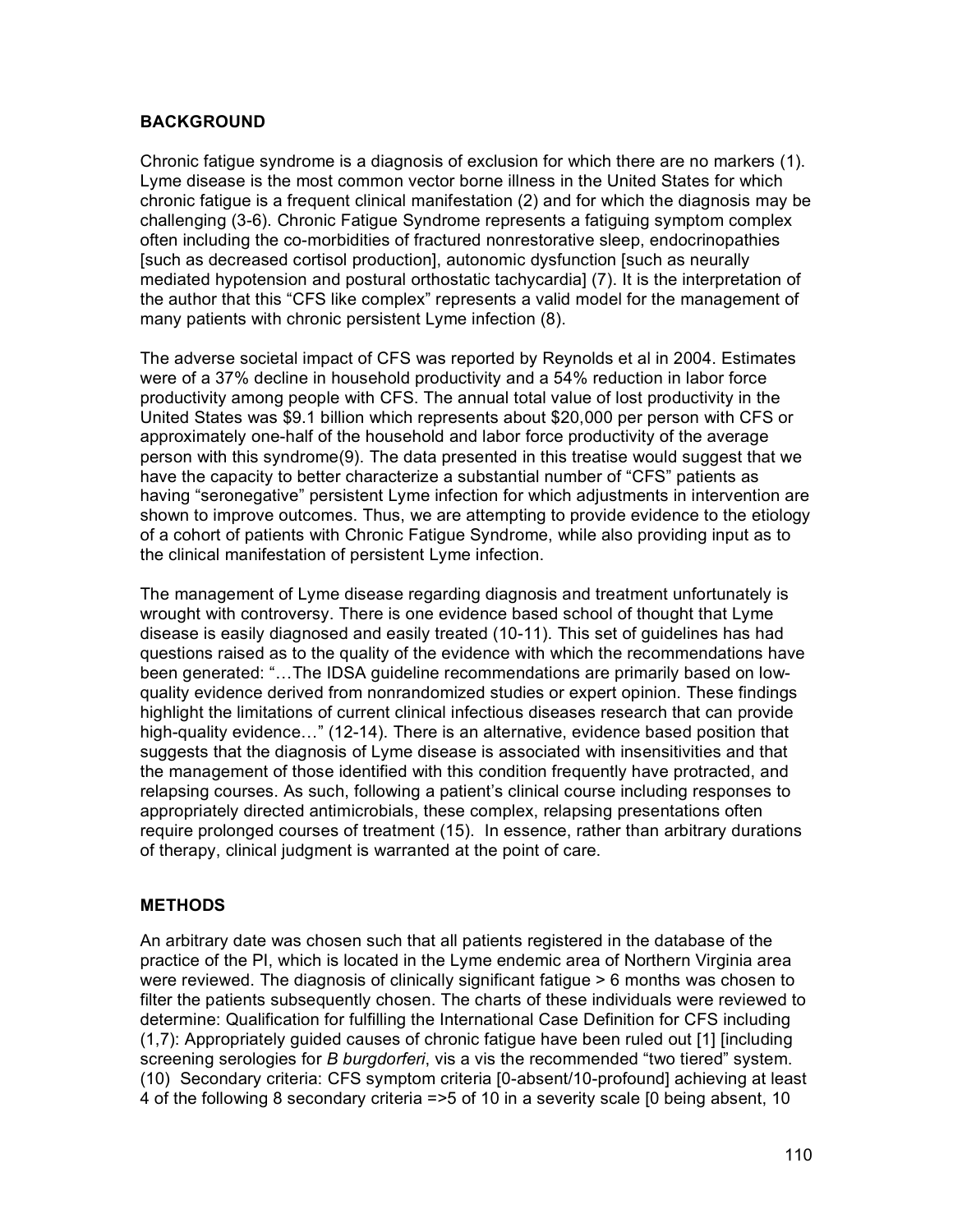being most severe] impaired memory or concentration, sore throat, tender neck or axillary lymph nodes, myalgia, arthralgias, new headaches, unrefreshing sleep or post exertional malaise. Possibility of "seronegative" Lyme disease as determined by one or more of the following criteria: Seropositivity to ANY highly specific band to Bb IgM or IgG [23-25, 31, 34, 39, 83-93](16-20), and/or presence of any tick borne "co-infection" such as *Babesia, Bartonella,* or *Ehrlichiosis* species(21-32), and/or a low CD57 (33), and/or an elevated C4a (34), and/or an elevated C6 peptide (35-37).

Initiation of antimicrobial intervention for those suspected of having seronegative Lyme disease: Assessment of clinical course was determined by way of a symptom questionnaire attached. To assess construct validity, this metric was given to two independent clinical researchers with instructions to assign each item on the value of the question asked, for which there was agreement and thus felt to be validated. Completed contemporaneously at each office visit by the study patient, this questionnaire provided a numeric value of the patient's complaints that could then be tracked serially with a high score representing a more symptomatic individual. Taking the highest score and comparing to the lowest score, we were able to determine the relative therapeutic impact of intervention employed. Antimicrobial intervention was varied but included such protocols as biaxin/omnicef and doxycycline/zithromax. Given that this was a retrospective analysis, antimicrobial management was not controlled, but chosen at the point of care. At least one visit after initiation of antimicrobials to allow for a relative assessment of therapeutic intervention. IRB approval: WIRB Study #1121119

### **RESULTS**

All patients fulfilled the international case definition of CFS (1), including a negative Lyme disease serology. Of the total 210 included in the analysis, 209 or 99% were felt to represent a high likelihood of "seronegative Lyme disease." Initiating various antimicrobial regimen [in conjunction with managing co-morbidities in this uncontrolled study], involved at least a 50% improvement in clinical status in 130 or 62%. Although not achieving the 50% threshold according to the criteria discussed, another 55 patients subjectively identified a beneficial clinical response to antimicrobials, representing a total of 185 or 88% of the total identified as having a high potential for seronegative Lyme disease.

|                                                          |     |           | % seronegative Lyme |
|----------------------------------------------------------|-----|-----------|---------------------|
| Analysis of PI patients                                  | N   | $%$ total | patients            |
| <b>International Case Defined CFS</b>                    | 210 | $100\%$   |                     |
| "seronegative" Bb screen, POSITIVE alternative           |     |           |                     |
| criteria                                                 | 209 | 99%       | 100%                |
| equal to or $> 50\%$ clinical improvement                | 130 |           | 62%                 |
| $\leq 50\%$ improvement but still clinically significant | 55  |           | 26%                 |
| total clinically significant improvement                 | 185 |           | 88%                 |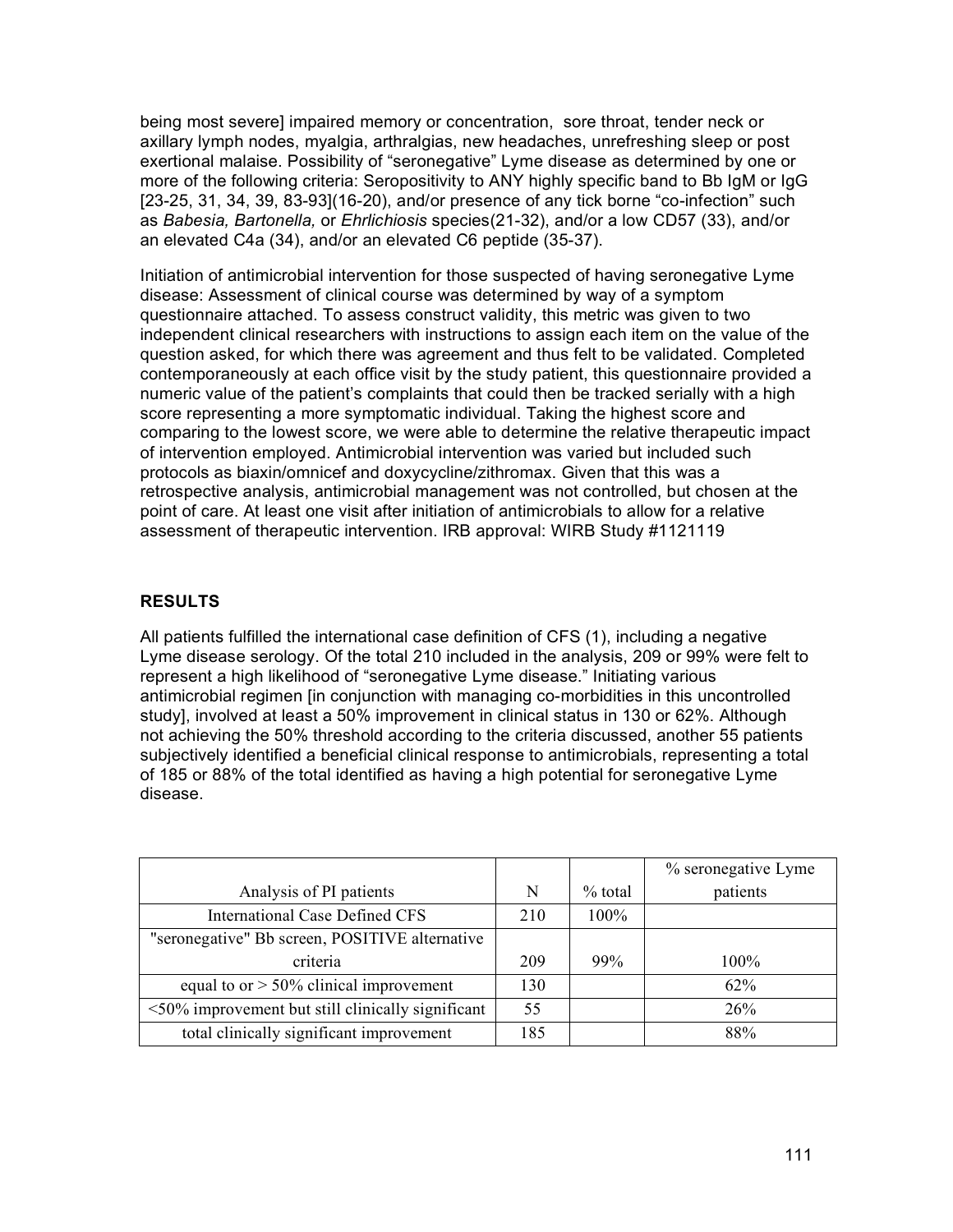#### **DEMOGRAPHICS**

#### **Seronegative Lyme patients:**

|                         | women | men |
|-------------------------|-------|-----|
| Ethnic background       |       |     |
| Caucasian               | 158   | 44  |
| African American        | 2     |     |
| Hispanic or Latino      |       |     |
| American Indian/Alaskan |       |     |
| Asian                   |       |     |
| other                   |       |     |
| unknown                 | 3     |     |
|                         |       |     |
| average age:            | 42    | 38  |
|                         |       |     |

The one patient who did not fit the seronegative Lyme criteria was a 46-year-old Caucasian woman.

### **ANTIMICROBIALS EMPLOYED**

Recognizing that the infectious process to which we are alluding is often polymicrobial [including *Borrelia, Babesia, Bartonella* species and others], several antimicrobials were often employed. In addition, there were frequently relapses in many cases when antimicrobials were entirely withdrawn. The duration of treatment was generally adjusted by the patient's clinical response and was quite variable. Examples of regimen associated with at least a 50% clinical improvement include:

|                |                        | Duration       |
|----------------|------------------------|----------------|
| Agent          | Dose                   | [months]       |
| Doxycycline    | 200 <sub>mg</sub> bid  | 5              |
| with Zithromax | $500$ mg/d             | 9              |
|                |                        |                |
| Ceftin         | $1.0$ gm bid           | 8              |
| with Ketek     | 400mg bid              |                |
|                |                        |                |
| Zithromax      | 250 $mg$ to 500 $mg/d$ | 4              |
| Mepron         | 750mg bid              | $\overline{2}$ |
|                |                        |                |
| Biaxin         | 500 <sub>mg</sub> bid  | 12             |
| Mepron         | 750mg bid              | 6.5            |
| Amoxicillin    | 875 <sub>mg</sub> bid  | 5.5            |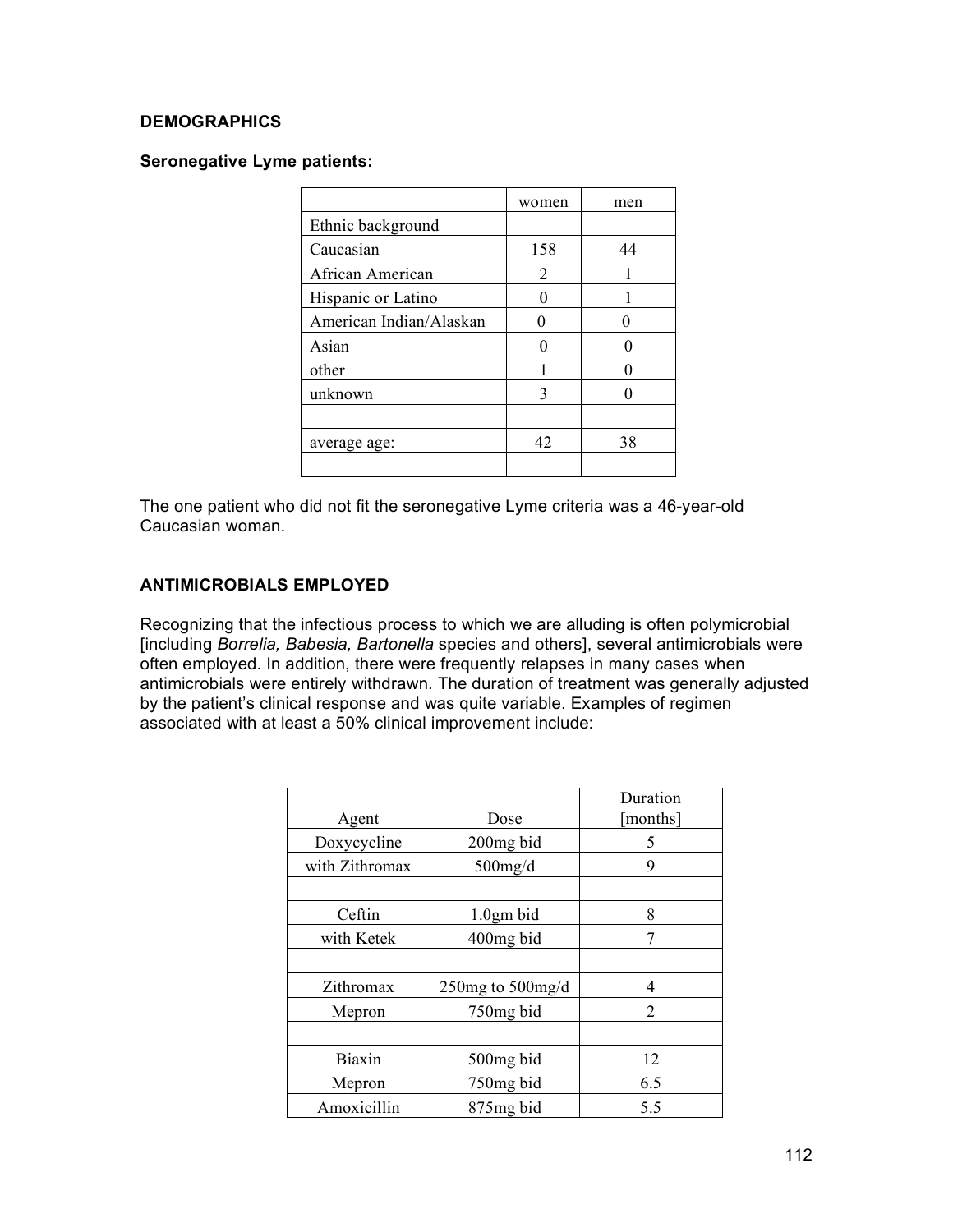#### **COMMENTS**

Precedence exists in the literature regarding the need for prolonged antimicrobial management in certain infections: *Mycobacterium tuberculosis* treated for 6-18 months with multiple agents (38), Nontuberculous mycobacteria such as *Mycobacterium marinum* are likely to require at least 6months of treatment (39) and disseminated *Mycobacterium chelona* treatment may involve a combination of oral and intravenous antibiotics administered for 6 to 12 months (40). Lastly, Hansen's Disease [Leprosy] protocols are for up to 2 years (41-43).

### **DISCUSSION**

It is our overarching hypothesis that a potentially substantial proportion of patients with what would otherwise be consistent with internationally case defined CFS in a Lyme endemic environment actually have a perpetuation of their symptoms driven by a persistent infection by *Borrelia burgdorferi*. By treating this cohort with appropriately directed antimicrobials, we have the ability to provide improved intervention. In essence, by improving our ability to characterize this cohort of individuals as having active Lyme disease and treating them accordingly, we are more likely to improve outcomes.

The concept of active seronegative Lyme disease is well established in the literature. The detection of DNA by PCR of *Bburgdorferi* is felt to be indicative of organism presence and active infection as described by Lebach, "Since isolation of B. burgdorferi from patients with Lyme borreliosis is laborious and often unsuccessful molecular typing methods based on PCR are recommended obviating the need for isolation by prior culture (44)

Chmielewski et al described "an analysis of 240 hospitalized patients presenting with various clinical symptoms suggesting Lyme borreliosis: 221 of the patients with neurological abnormalities and 19 with oligoarticular arthritis. Of that group, bacterial DNA by PCR were found in samples from 32 patients, including 28 patients with neuroborreliosis and 4 with Lyme arthritis. B. burgdorferi-specific IgM and/or IgG serum antibodies were detected in 14 of these patients." (45) In essence, of the 32 patients with PCR detected Lyme, 18 were seronegative. Oksi et al described a group of "41 patients presenting with symptoms compatible with late Lyme borreliosis (LB)…Only patients with culture- or PCR-proven disease were enrolled in the study. …7 patients were seronegative by ELISA." (46) In their 2007 case study, Holl-Wieden et al described seronegative Lyme arthritis "diagnosed based on the detection of *Borrelia burgdorfe*ri DNA in synovial fluid. No humoral immune response to *Borrelia burgdorferi* was detectable before, at the time of diagnosis and up to 3 years." (47)

Support of post treatment seronegative Lyme disease was described by Luft et al "This prospective study confirmed our previous observation that a subpopulation of patients treated promptly but ineffectively for erythema migrans may ultimately develop later manifestations of Lyme disease and be seronegative on ELISA tests for *B. burgdorferi* at the time of their relapse (48)

In addition, in his statement to the IDSA guideline review committee in 2009, former CDC guideline committee member David Volkman, Ph.D., M.D. alluding to a study in which he was a co-author (49) "....we described a group of 17 patients who all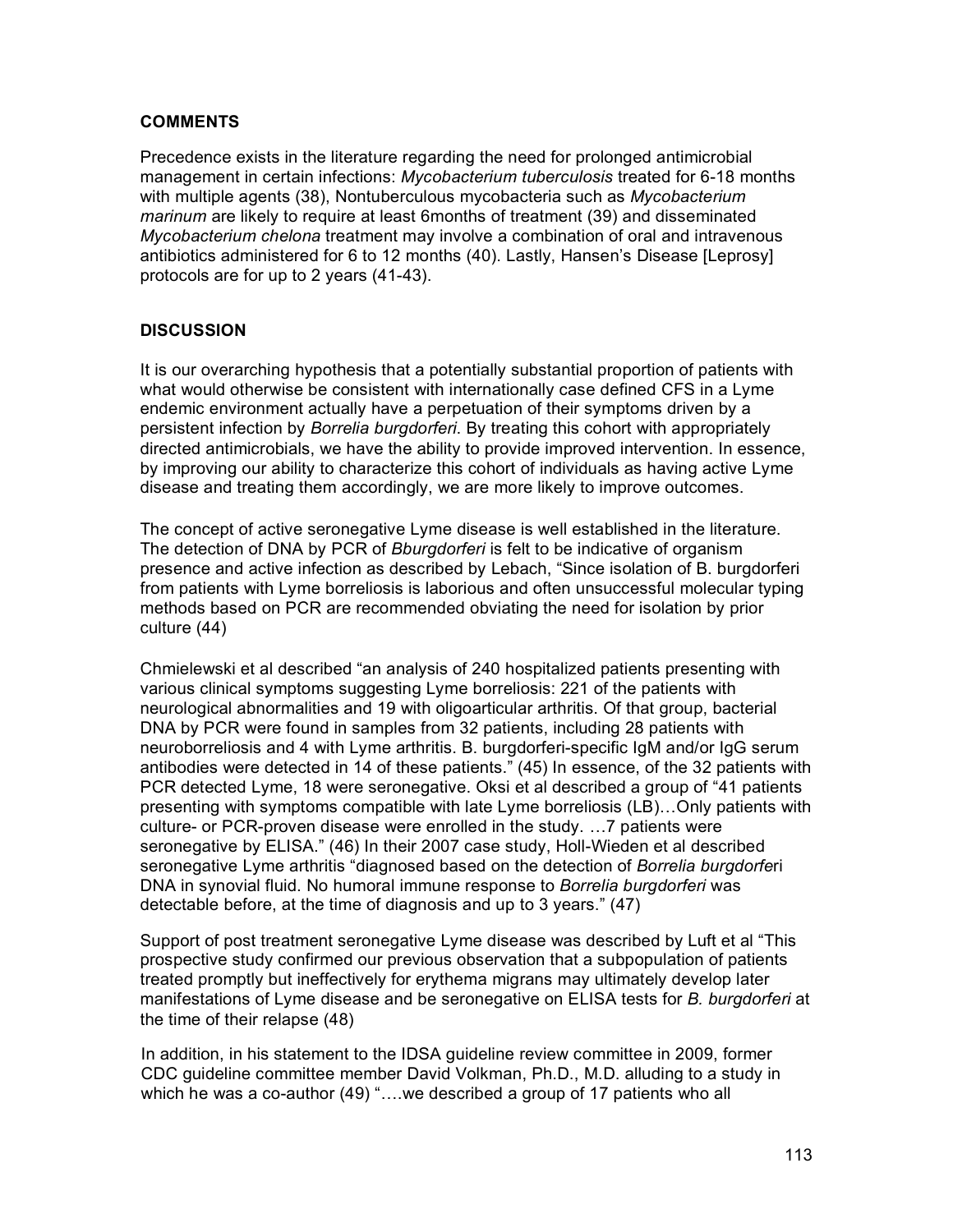suffered from either neurological or arthritic signs frequently attributed to chronic *borrelia* infection. These individuals lived in areas endemic for Lyme disease, all had had a pathognomonic erythema migrans (EM) rash, all had a course of antibiotics (tetracycline, erythromycin, or an abbreviated course of another antibiotic) early in their illness, all had T cell blastogenic responses consistent with exposure to borrelia, and curiously, all lacked detectable antibodies against *borrelia.* Although early antibiotic treatment abrogated antibody responses, it did not eradicate infection. When retreated, most of these chronic patients markedly improved within a month of completing a course of intravenous ceftriaxone, consistent with their problems being due to persistent, ongoing occult infection" (50)

There are multiple plausible explanations to explain this phenomenon of seronegativity using present technology in the diagnosis of Lyme disease. Recognizing that it is the organism's immunogenicity to which the host amounts a response, any mechanisms that may alter this immunogenicity has the potential to decrease that response. In so doing, the sensitivities by which this serologic response could be detected would likely be diminished. *Bburgdorferi* has in fact evolved a number of mechanisms by which this is a likely occurrence. Adapting to changes in its environment, *Bburgdorferi* has been shown to have the capacity to change its physical characterististics, such as modulating the composition of its outer membrane. (51-56) Variable gene expressions have been well characterized. (57-60) Different structural forms of *Bburgorferi* have been described. Cystic structures (61,62) and "cell wall deficient spheroblasts and L-forms have been described (63-67)

Sanctuaries or areas of the body in which sequestered viable spirochetes reside, may lead to internal cycles of acute infection that evade the body's immune response.(68,69) This has been detected in the CNS.(70-73) as well as the synovium. (74) Residence in an intracellular location confers several survival advantages to *Bb* through protection from cellular and humoral responses. (75-78) Multiple researchers have demonstrated *in vitro* evidence of *Bb* within endothelial cells, myocardium, fibroblasts, ligamentous tissue, synovial cells, keratinocytes, lymphocytes, neurons and glial cells.(79-91)

Lastly, Stricker and Winger have characterized the potential decrease in a subset of NK cells in some with Lyme disease. (33) Thus, there is evidence for immune dysfunction to contribute to the attenuation of the aforementioned serologic response.

Questions have been raised that the therapeutic gain seen by the use of antimicrobials in the aforementioned setting is DUE to their anti-inflammatory affects. In addition to their antibacterial properties, it is clear that many antimicrobials also have antiinflammatory effects. Examples would include tetracyclines (92,93), macrolides (94,95) and quinolones (96,97). With respect to the above clinical assessment, there may very well be a component of therapeutic gain, as likely seen in any other infectious process by the anti-inflammatory impact of some of these agents. However, we believe to suggest that the potential anti-inflammatory effect is the ONLY mechanism of action is a mischaracterization of this phenomenon.Virtually all patients with pain syndromes [including arthralgias/arthritis, headache, myalgias, etc] had already taken over the counter NSAIDS without adequate therapeutic gain. More importantly, if the mechanism of therapeutic impact of antimicrobials in this setting is strictly anti-inflammatory, how do we reconcile the development of post treatment Jarisch Herxheimer reactions? This frequently described phenomenon is felt to represent an increase in pro-inflammatory cytokines. (98,99) Associated with post antimicrobial exacerbation of symptoms (such as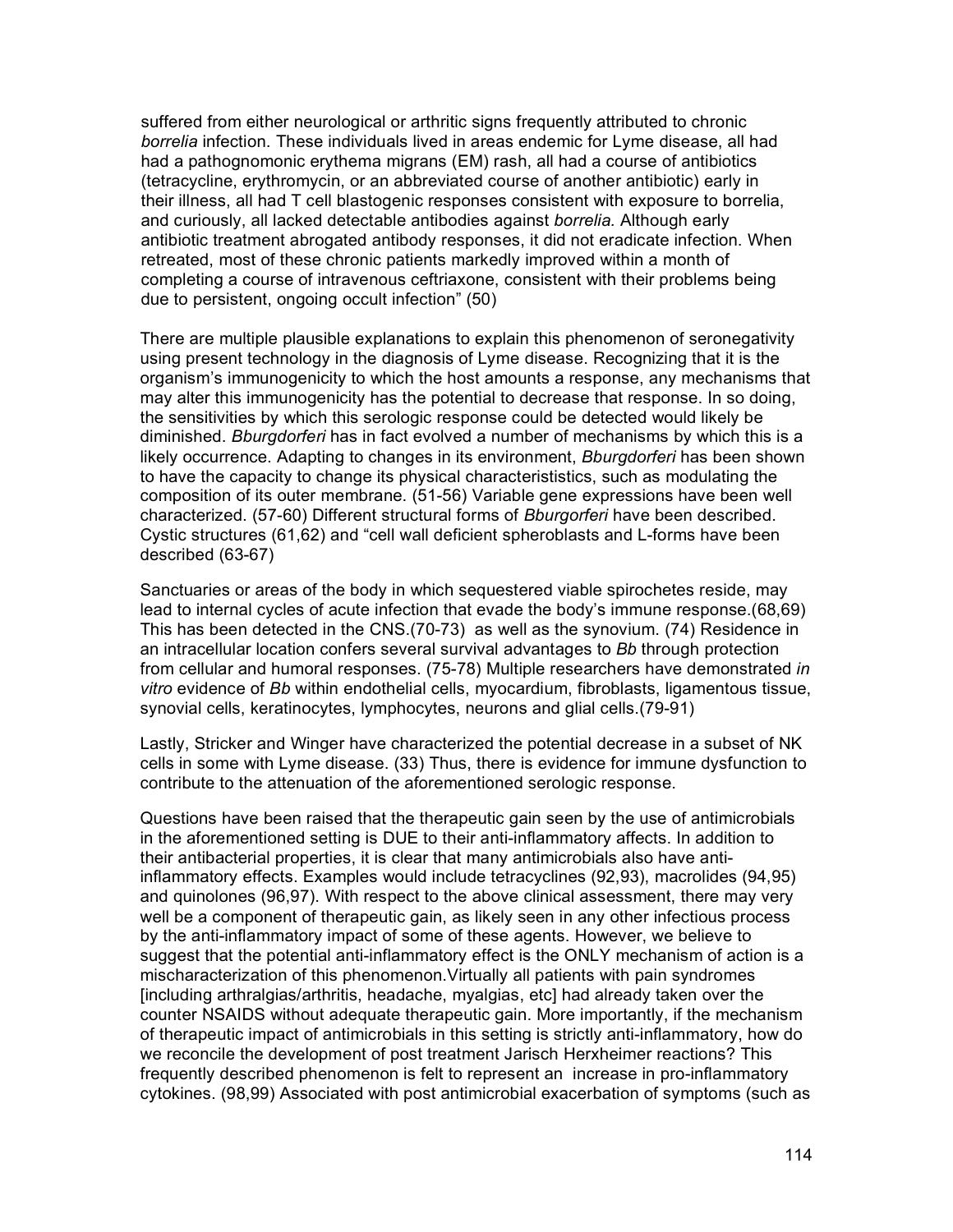headaches, arthralgias or fatigue) anti-inflammatory mechanisms of therapeutic impact should theoretically suppress this pro-inflammatory response, instead of actually being associated with a crescendoing increase of clinical activity.

#### **POTENTIAL LIMITATIONS**

This is a retrospective study which does not allow for control of confounding variables, such as treatment choice or management of co-morbid conditions such as fibromyalgia or fractured nonrestorative sleep. On the other hand, this sample may be more generalized to patients seen in actual practice as such patients were not excluded. Future research should assess for such variables so that they can be statistically controlled. The study sample represents those living in an endemic environment for Lyme disease and thus cannot be directly extrapolated to non-endemic regions. However, this must be qualified by recognizing that with our mobile society, it is quite conceivable that individuals not "living" in a Lyme endemic region that by vacationing, or other reasons, may very well have intermittent exposure to Lyme endemic regions. There may be a selection bias in seeking a clinician known to have expertise in chronic fatigue and Lyme disease management. In addition, although likely a lower relative risk regions that are not considered "endemic," there is still likely some level of exposure risk. As such, consideration for this paradigm would still be appropriate.

As in any uncontrolled analysis the placebo effect must be considered as having some contribution to therapeutic gains. However, it is hard to believe that placebo effect is going to result in a normalization of profuse sweating or an improvement in the hemodynamics of blood pressure and heart rate in a patient with postural orthostatic tachycardic syndrome, as was seen in some of these respondents. In addition, as Brown et al described in relation to an assessment of hypothalamic-pituitary-adrenal axis, greater degrees of functional abnormalities are associated with a less robust response to placebo in depression. (100) The majority of those included in our analysis had moderate to severe disabilities and thus less likely to be impacted by placebo effects than those less ill. That being said, even if we were to discard inclusion of those with symptom scores improving by less than 50%, we would still be left with 62% respondents who improved by at least by 50% on antimicrobials.

Lastly, a cautionary caveat needs to be emphasized in relation to the potential of indiscriminant antimicrobial use. A careful analysis for the potential diagnosis of Lyme disease as characterized in this treatise ought to be obtained prior to the use of antibiotics. A careful risk/benefit analysis needs to be performed at the point of care with any intervention employed.

# **ADDITIONAL SUGGESTIONS FOR FUTURE RESEARCH**

Obtain microarray analysis for *Borrelia burgdorferi* on the "seronegative" Lyme patients. Perform a prospective randomized placebo controlled trial for which a protocol and IRB are already in place and funding being pursued.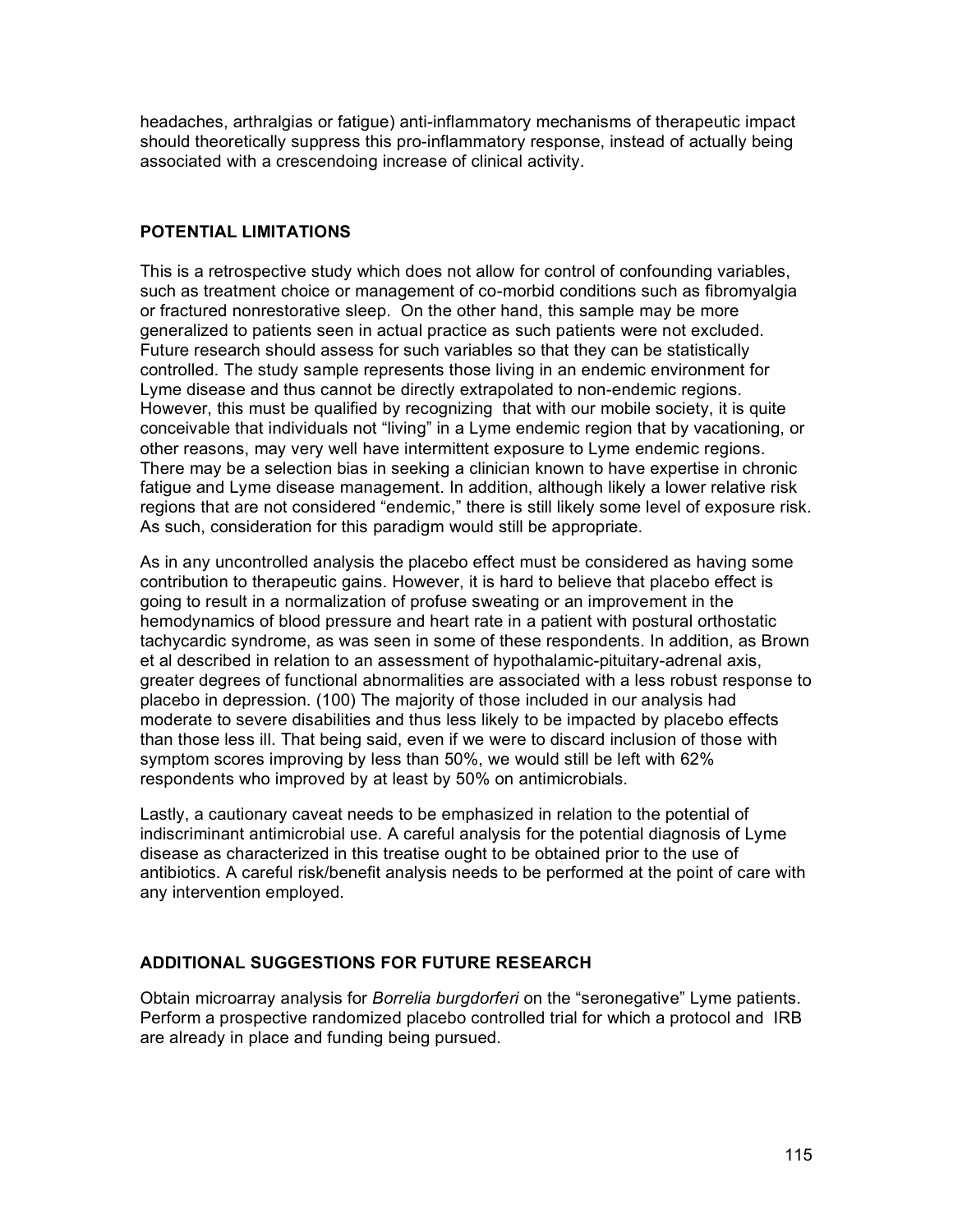#### **DISCLOSURES**

The author has been a member of the International Association of Chronic Fatigue Syndrome since the early 90s and of the International Lyme and Associated Diseases Society since 2005.

No conflicts of interest are to be noted.

#### **FUNDING**

An unrestricted grant was provided by Turn the Corner Foundation

#### **ACKNOWLEDGEMENTS**

Cheryl Koopman, PhD Nancy Klimas, MD Christine Green, MD Sarah Fletcher, MD Michael Sheriden, ScD G. Dawn Royall Khalida Willoughby, MA Debbie Repass

#### **REFERENCES**

- 1. Fukuda K et al, The Chronic Fatigue Syndrome: A Comprehensive Approach to Its Definition and Study *Ann Intern Med.* 1994;121:953-959
- 2. Bacon RM, Kugeler KJ, Mead PS; Surveillance for Lyme disease--United States, 1992-2006. Centers for Disease Control and Prevention (CDC) MMWR Surveill Summ. 2008 Oct 3;57(10):1-9
- 3. Aucot J, et al Diagnostic challenges of early Lyme disease: Lessons from a community case series *BMC Infectious Diseases* 2009, 9:79
- 4. Steere AC, Dhar A, Hernandez J, et al: Systemic symptoms without erythema migrans as the present*ing picture of early Lyme disease. Am J Me*d 2003, 114:58-62.
- 5. Feder HM, Gerber MA, Krause PJ, et al. Early Lyme disease: a flulike illness without erythema migrans. *Pediatrics.* 1993;91:456–459.
- 6. Steere AC. Lyme disease. *N Engl J Med.* 2001;345:115–125
- 7. Shor S, Pathogenesis of Chronic Fatigue Syndrome, a Multisystem Hypothesis *J of Chronic Fatigue Syndrome* 2003 11(3): 51-68
- 8. Shor, S "Lyme disease presenting as CFS, a case study" *JCFS* 2007 13(4)
- 9. Reynolds KJ, Vernon SD, Bouchery E and Reeves WC The economic impact of chronic fatigue syndrome *Cost Effectiveness and Resource Allocation* 2004, 2:410.1186/1478-7547-2-4
- 10. Wormser PG et al The Clinical Assessment, Treatment and Prevention of Lyme Disease, Human Granulocytic Anaplasmosis, and Babebiosis: Clinical Practice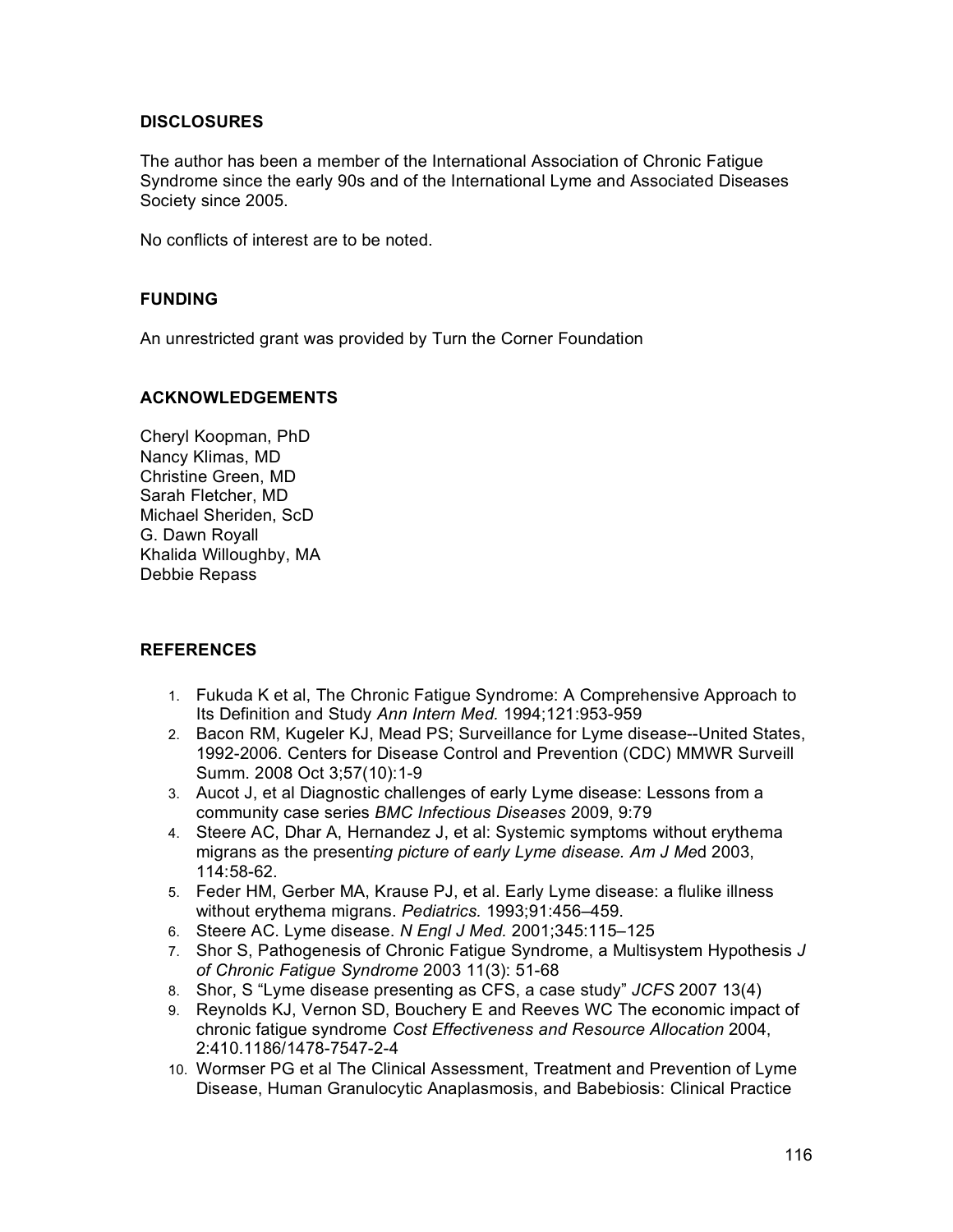Guidelines by the Infectious Disease Society of America *CID* 2006:43 (1 November) 1089-1134

- 11. Baker CJ et al Final Report of the Lyme Disease Review Panel of the Infectious Diseases Society of America (IDSA) April 22, 2010
- 12. Khan AR, Khan S, Zimmerman V, Baddour LM,and Tleyjeh IM Quality and Strength of Evidence of the Infectious Diseases Society of America Clinical Practice Guidelines CID (15 November) 2010:51
- 13. Deresinski S Guiding Clinical Care through Evidence-Free Zones CID (15 November) 2010:51 1157-1159
- 14. Johnson L and Stricker RB The Infectious Diseases Society of America Lyme guidelines: a cautionary tale about development of clinical practice guidelines *Philosophy, Ethics, and Humanities in Medicine* 2010, 5:9 doi:10.1186/1747- 5341-5-9
- 15. The ILADS Working Group. Evidence-based guidelines for the management of Lyme disease. *Expert Rev Anti-Infect. Ther* 2004; 2(suppl): S1-S13
- 16. Hilton E, Devoti J, Sood S Recommendation To Include *OspA and OspB in th*e New Immunoblotting Criteria for Serodiagnosis of Lyme Disease *JClinMicrobiology* June 1996 Vol34 No6 p1353-1354
- 17. Tilly K, Krum JG et al *Borrelia burgdorferi* OspC Prote*in Required Exclus*ively in a Crucial Early Stage of Mammalian Infection *Infect Immun* June 2006 74; 6; 3354- 3564
- 18. Ma, B, Chrsten B, Leung D, Vigo-Pelfrey C Serodiagnosis of Lyme Borreliosis by Western Immunoblot: Reacitivity of Various Signficant antibodies against *Borrelia burgdorferi JClinMicrobiology* Feb 1992 30;2; 370-376
- *19.* Fikrig E, Barthold SW, Marcantonio N, et al. Roles of OspA, OspB, and flagellin in protective immunity to Lyme *borreliosis in the laboratory mouse. Infect Immun. 1992; 60: 657-661.*
- 20. Steere, et al. Vaccination against Lyme Disease with Recombinant Borrelia burgdorferi Outer-Surface Lipoprotein A with Adjuvant N Engl J Med 1998 Jul 23;339(4):209-215
- 21. Claudia C. dos Santos, MD; Kevin C. Kain, MD Two tick-borne diseases in one: a case report of concurrent Babesiosis and Lyme disease in Ontario CMAJ 1999;160:1851-3
- 22. Thompson C, Spiellman A,Krause P Coinfecting Deer-Associated Zoonoses: Lyme Disease, Babesiosis, and Ehrlichiosis Clinical Infectious Diseases 2001; 33:676–85
- 23. Hunfeld K.-P., Hildebrandt A,Gray JS Babesiosis: Recent insights into an ancient disease International Journal for Parasitology 38 (2008) 1219–1237
- 24. Aguero-Rosenfeld, M Laboratory Aspects of Tick-Borne Diseases:Lyme, Human Granulocytic Ehrlichiosis and Babesiosis THE MOUNT SINAI JOURNAL OF MEDICINE May 2003Vol. 70 No. 3
- 25. Podsiad E, Chmielewski YT and Tylewska-Wierzbanowska S *Bartonella henselae* and *Borrelia burgdorferi* Infections of the Central Nervous System *Ann. N.Y. Acad. Sci.* (2003)990: 404–406
- 26. Messina F, Talini I, Massimetti M, Palla G, Macchia P, Maggiore G, Widening of the clinical spectrum of Bartonella henselae infection as recognized through serodiagnostics Eur J Pediatr (2000) 159: 416±419
- 27. Massei F, Gori L, Macchia P, Maggiore G The Expanded Spectrum of Bartonellosis in Children Infect Dis Clin N Am 19 (2005) 691–711
- 28. Florin T, Zaoutis TE and Zaoutis LB Beyond Cat Scratch Disease: Widening Spectrum of Bartonella henselae Infection *Pediatrics* 2008;121;e1413-e1425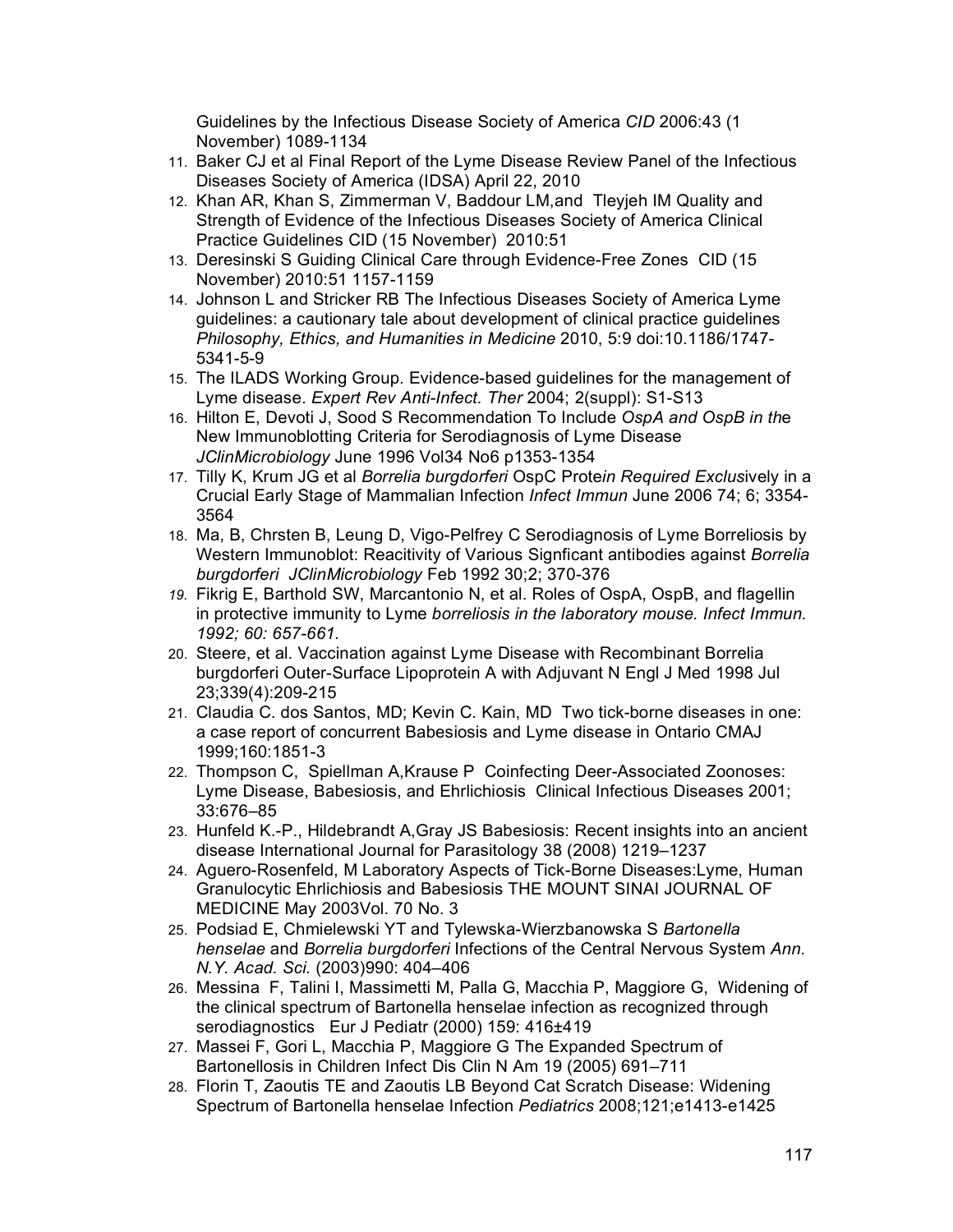- 29. Minnick MF, Battisti JM, Pestilence, persistence and pathogenicity: infection strategies of *Bartonella Future Microbiol*. 2009 August ; 4: 743–758. doi:10.2217/fmb.09.41
- 30. Angelakis E, Billeter SA, Breitschwerdt EB, Chomel BB and Raoult D Potential for Tick-borne Bartonelloses Emerging Infectious Diseases • www.cdc.gov/eid • March 2010Vol. 16, No. 3,
- 31. Wakeel A, Zhu B, Yu XJ, McBride JW. New Insights into Molecular Ehrlichia chaffeensis-Host Interactions, Microbes and Infection (2010), doi: 10.1016/j.micinf.2010.01.009
- 32. Cohen S, Yabsley MJ, Freye JD,Dunlap BG,Rowland ME,Huang, J Dunn JR, Jones TF, and Moncayo AC Prevalence of Ehrlichia chaffeensis and Ehrlichia ewingii in Ticks from Tennessee VECTOR-BORNE AND ZOONOTIC DISEASES Volume 10, Number 5, 2010
- 33. Stricker RB, Winger EE Decreased CD57 Lymphocyte subset in patients with chronic Lyme disease *Immunology Letters* 76 2001 43-48
- 34. Stricker RB, Savely VR, Motanya NC & Giclas PC Complement Split Products C3a and C4a in Chronic Lyme Disease *Scandinavian Journal of Immunology* 2008 64-69
- 35. Burbelo PD, Issa AT, Ching KH, Cohen JI, Iadarola MJ, Marques A.Rapid, simple, quantitative, and highly sensitive antibody detection for lyme disease. Clin Vaccine Immunol. 2010 Jun;17(6):904-9.
- 36. Krupka I, Knauer J, Lorentzen L, O'Connor TP, Saucier J, Straubinger RK. Borrelia burgdorferi sensu lato species in Europe induce diverse immune responses against C6 peptides in infected mice.Clin Vaccine Immunol. 2009 Nov;16(11):1546-62. Epub 2009 Sep 2.
- 37. Tjernberg I, Schön T, Ernerudh J, Wistedt AC, Forsberg P, Eliasson I. C6-peptide serology as diagnostic tool in neuroborreliosis. APMIS. 2008 May;116(5):393-9.
- 38. Small PM, Fujiwara PI Management of tuberculosis in the USA N. Engl. J. Med. 345, 189-200 (2001)
- 39. Cummins DL, Delacerda D, Tausk FA. Mycobacterium marinum with different responses to second-generation tetracyclines. Int J Dermatol 2005;44:518-20. Int J Dermatol. 2005 Jun;44(6):518-20.
- 40. Wallace RJ Jr, Tanner D, Brennan PJ., Brown BA. Clinical trial of clarithromycin for cutaneous (disseminated) infection due to *Mycobacterium chelona. Ann. Intern. Med* (1993) 119, 482-486
- 41. Shaw IN, Natrajan MM, Rao GS, Jesudasan K, Christain M, Kavitha M Long-term follow up of multibacillary leprosy patients with high BI treated with WHO/MDT regimen for a fixed duration of 2yrs. Int. J. Lepr. Other Mycobact. Dis. 2000, 68, 405-409
- 42. Goto M, Nogami R, Hatano K, Okano Y, , Gidoh M, Ishida Y, Ozaki M; ad hoc committee on treatment guideline and judgment of cure, Japanese Leprosy. Guideline for the treatment of Hansen's disease in Japan (Second edition). Nihon Hansenbyo Gakkai Zasshi. 2006 Sep;75(3):191-226.
- 43. Goto M. Chemotherapy of leprosy: theoretical basis of new guideline in Japan. Nihon Hansenbyo Gakkai Zasshi (2001)70, 151-155
- 44. Lebech AM. Polymerase chain reaction in diagnosis of Borrelia burgdorferi infections and studies on taxonomic classification. APMIS Suppl. 2002;(105):1-40
- 45. Chmielewski T, Fiett J, Gniadkowski M, Tylewska-Wierzbanowska S. Improvement in the laboratory recognition of Lyme borreliosis with the combination of culture and PCR methods. Mol Diagn. 2003;7(3-4):155-62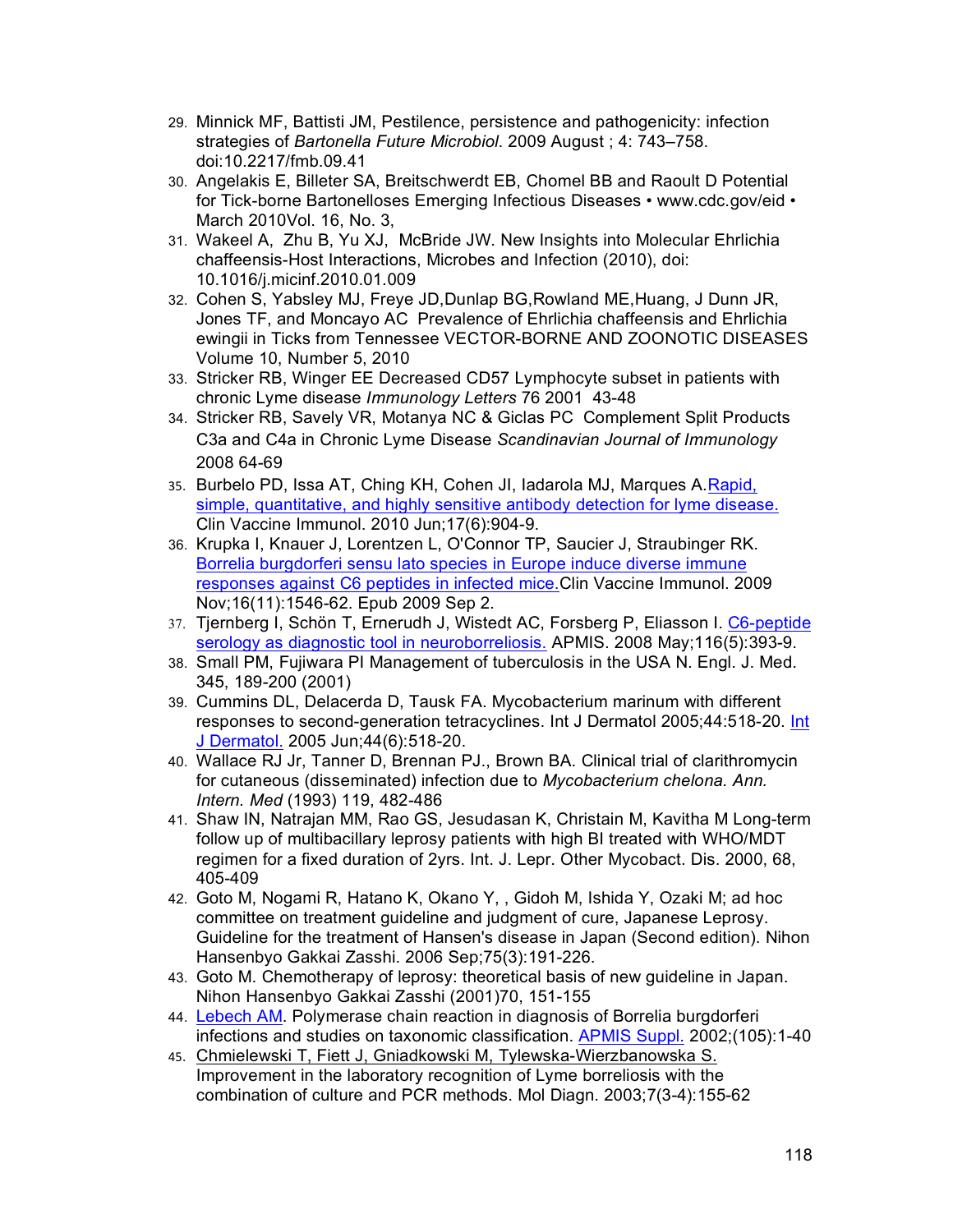- 46. Oksi, J., J. Uksila, M. Marjamaki, J. Nikoskelainen, and M. K. Viljanen. 1995. Antibodies against whole sonicated *Borrelia burgdorferi* spirochetes, 41 kilodalton flagellin, and P39 protein in patients with PCR- or culture-proven late Lyme borreliosis. J Clin Microbiol 33:2260-4
- 47. Holl-Wieden A, Suerbaum S, Girschick HJ. Seronegative Lyme arthritis. Rheumatol Int. 2007 ;27:1091-3
- 48. Luft BJ et al Azithromycin Compared with Amoxicillin in the Treatment of Erythema Migrans A Double-Blind, Randomized, Controlled Trial *Ann Intern Med.*  1996;124:785-791
- 49. Dattwyler RJ, Volkman DJ, Luft BJ, Halperin JJ, Thomas J, Golightly MG. Seronegative late Lyme borreliosis: dissociation of Borrelia burgdorferi specific T and B lymphocyte responses following early antibiotic therapy. N Engl J Med 1988;319:1441–6
- 50. Volkman D Evidence Based Observations in Lyme" IDSA Hearing on Lyme July 30, 2009
- 51. Hojgaard, A., R.J. Eisen, and J. Piesman, Transmission dynamics of Borrelia burgdorferi s.s. during the key third day of feeding by nymphal Ixodes scapularis (Acari: Ixodidae). J Med Entomol, 2008. **45**(4): p. 732-6.
- 52. Liang, F.T., et al., Borrelia burgdorferi changes its surface antigenic expression in response to host immune responses. Infect Immun, 2004. **72**(10): p. 5759-67.
- 53. Bykowski, T., et al., Transcriptional regulation of the Borrelia burgdorferi antigenically variable VlsE surface protein. J Bacteriol, 2006. **188**(13): p. 4879- 89.
- 54. Ohnishi, J., J. Piesman, and A.M. de Silva, Antigenic and genetic heterogeneity of Borrelia burgdorferi populations transmitted by ticks. Proc Natl Acad Sci U S A, 2001. **98**(2): p. 670-5.
- 55. Schwan, T.G., et al., Induction of an outer surface protein on Borrelia burgdorferi during tick feeding. Proc Natl Acad Sci U S A, 1995. **92**(7): p. 2909-13.
- 56. Embers, M.E., R. Ramamoorthy, and M.T. Philipp, Survival strategies of Borrelia burgdorferi, the etiologic agent of Lyme disease. Microbes Infect, 2004. **6**(3): p. 312-8
- 57. Zhang, J.R. and S.J. Norris, Genetic variation of the Borrelia burgdorferi gene vlsE involves cassette-specific, segmental gene conversion. Infect Immun, 1998. **66**(8): p. 3698-704.
- 58. Radolf, J.D., et al., Characterization of outer membranes isolated from Borrelia burgdorferi, the Lyme disease spirochete. Infect Immun, 1995. **63**(6): p. 2154-63.
- 59. Coutte, L., et al., Detailed analysis of sequence changes occurring during vlsE antigenic variation in the mouse model of Borrelia burgdorferi infection. PLoS Pathog, 2009. **5**(2): p. e1000293.
- 60. Wilske, B., et al., *Antigenic variation and strain heterogeneity in Borrelia spp.* Res Microbiol, 1992. **143**(6): p. 583-96.
- 61. Duray, P.H., et al., Invasion of human tissue ex vivo by Borrelia burgdorferi. J Infect Dis, 2005. **191**(10): p. 1747-54.
- 62. Miklossy, J., et al., Persisting atypical and cystic forms of Borrelia burgdorferi and local inflammation in Lyme neuroborreliosis. J Neuroinflammation, 2008. **5**: p. 40.
- 63. Valesova, M., et al., Detection of Borrelia in the synovial tissue from a patient with Lyme borreliosis by electron microscopy. J Rheumatol, 1989. **16**(11): p. 1502-5.
- 64. Mursic, V.P., et al., Formation and cultivation of Borrelia burgdorferi spheroplast-L-form variants. Infection, 1996. **24**(3): p. 218-26.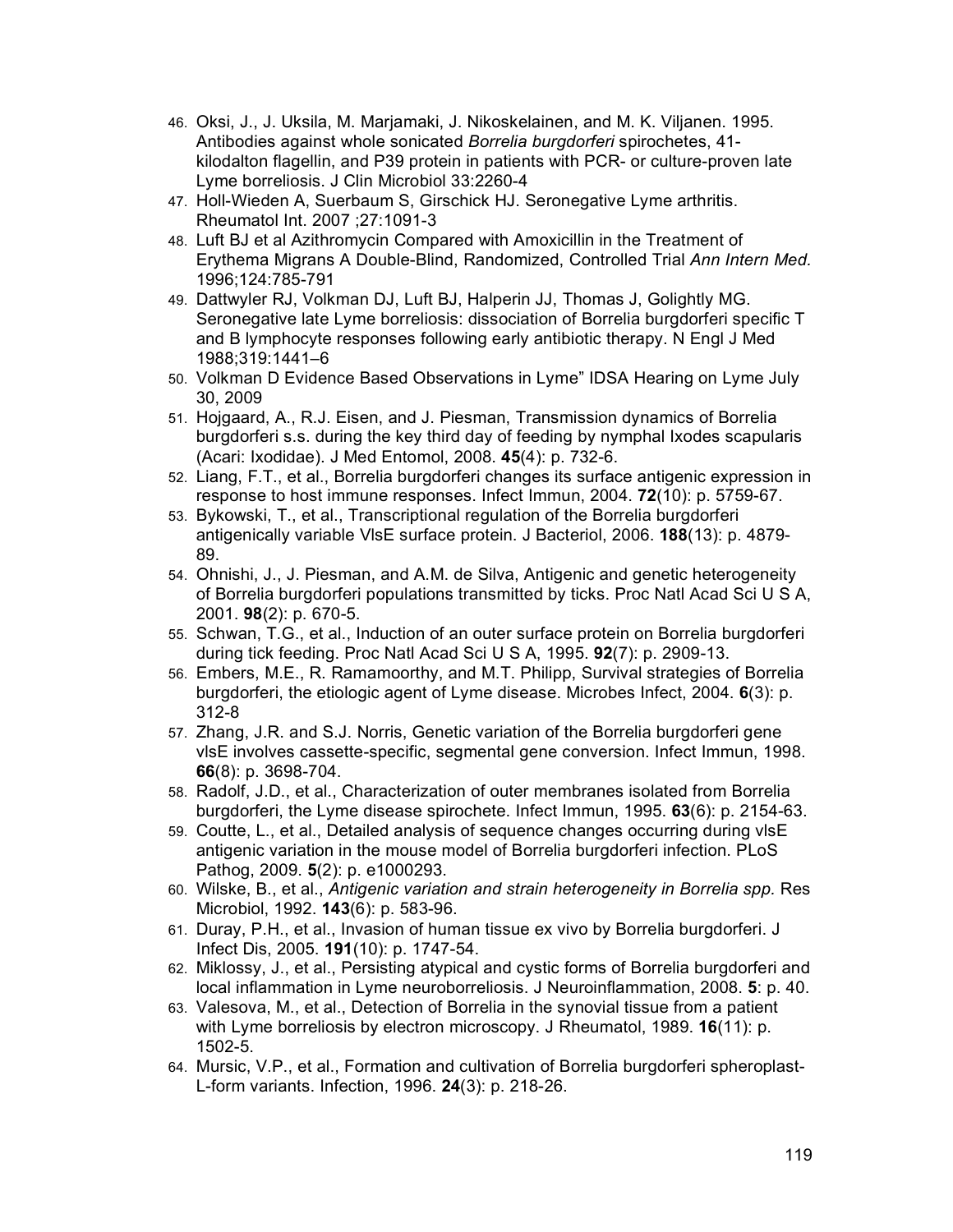- 65. Allan, E.J., C. Hoischen, and J. Gumpert, Bacterial L-forms. Adv Appl Microbiol, 2009. **68**: p. 1-39.
- 66. Clarissou, J., et al., Efficacy of a long-term antibiotic treatment in patients with a chronic Tick Associated Poly-organic Syndrome (TAPOS). Med Mal Infect, 2009. **39**(2): p. 108-15.
- 67. Gruntar, I., et al., Conversion of Borrelia garinii cystic forms to motile spirochetes in vivo. Apmis, 2001. **109**(5): p. 383-8
- 68. Cabello, F.C., H.P. Godfrey, and S.A. Newman, Hidden in plain sight: Borrelia burgdorferi and the extracellular matrix. Trends Microbiol, 2007. **15**(8): p. 350-4.
- 69. Szczepanski, A. and J.L. Benach, *Lyme borreliosis: host responses to Borrelia burgdorferi.* Microbiol Rev, 1991. **55**(1): p. 21-34.
- 70. Aberer, E., F. Koszik, and M. Silberer, *Why is chronic Lyme borreliosis chronic?* Clin Infect Dis, 1997. **25 Suppl 1**: p. S64-70.
- 71. Liang, F.T., et al., *An immune evasion mechanism for spirochetal persistence in Lyme borreliosis.* J Exp Med, 2002. **195**(4): p. 415-22.
- 72. Schutzer, S.E., *Lyme disease : molecular and immunologic approaches*. Current communications in cell & molecular biology1992, Plainview, N.Y.: Cold Spring Harbor Laboratory Press. x, 329 p.
- 73. Johnston, Y.E., et al., *Lyme arthritis. Spirochetes found in synovial microangiopathic lesions.* Am J Pathol, 1985. **118**(1): p. 26-34.
- 74. Steere, A.C., et al., *Successful parenteral penicillin therapy of established Lyme arthritis.* N Engl J Med, 1985. **312**(14): p. 869-74.
- 75. Mahmoud, A.A., The challenge of intracellular pathogens. N Engl J Med, 1992. **326**(11): p. 761-2.
- 76. Brouqui, P., S. Badiaga, and D. Raoult, Eucaryotic cells protect Borrelia burgdorferi from the action of penicillin and ceftriaxone but not from the action of doxycycline and erythromycin. Antimicrob Agents Chemother, 1996. **40**(6): p. 1552-4.
- 77. Ma, Y., A. Sturrock, and J.J. Weis, Intracellular localization of Borrelia burgdorferi within human endothelial cells. Infect Immun, 1991. **59**(2): p. 671-8.
- 78. Klempner, M.S., R. Noring, and R.A. Rogers, Invasion of human skin fibroblasts by the Lyme disease spirochete, Borrelia burgdorferi. J Infect Dis, 1993. **167**(5): p. 1074-81.
- 79. Haupl, T., et al., *Persistence of Borrelia burgdorferi in ligamentous tissue from a patient with chronic Lyme borreliosis.* Arthritis Rheum, 1993. **36**(11): p. 1621-6.
- 80. Livengood, J.A. and R.D. Gilmore, Jr., Invasion of human neuronal and glial cells by an infectious strain of Borrelia burgdorferi. Microbes Infect, 2006. **8**(14-15): p. 2832-40.
- 81. Ma, Y., A. Sturrock, and J.J. Weis, Intracellular localization of Borrelia burgdorferi within human endothelial cells. Infect Immun, 1991. **59**(2): p. 671-8.
- 82. Klempner, M.S., R. Noring, and R.A. Rogers, *Invasion of human skin fibroblasts by the Lyme disease spirochete, Borrelia burgdorferi.* J Infect Dis, 1993. **167**(5): p. 1074-81.
- 83. Dorward, D.W., E.R. Fischer, and D.M. Brooks, Invasion and cytopathic killing of human lymphocytes by spirochetes causing Lyme disease. Clin Infect Dis, 1997. **25 Suppl 1**: p. S2-8.
- 84. Girschick, H.J., et al., Intracellular persistence of Borrelia burgdorferi in human synovial cells. Rheumatol Int, 1996. **16**(3): p. 125-32.
- 85. Duray, P.H., et al., *Invasion of human tissue ex vivo by Borrelia burgdorferi.* J Infect Dis, 2005. **191**(10): p. 1747-54.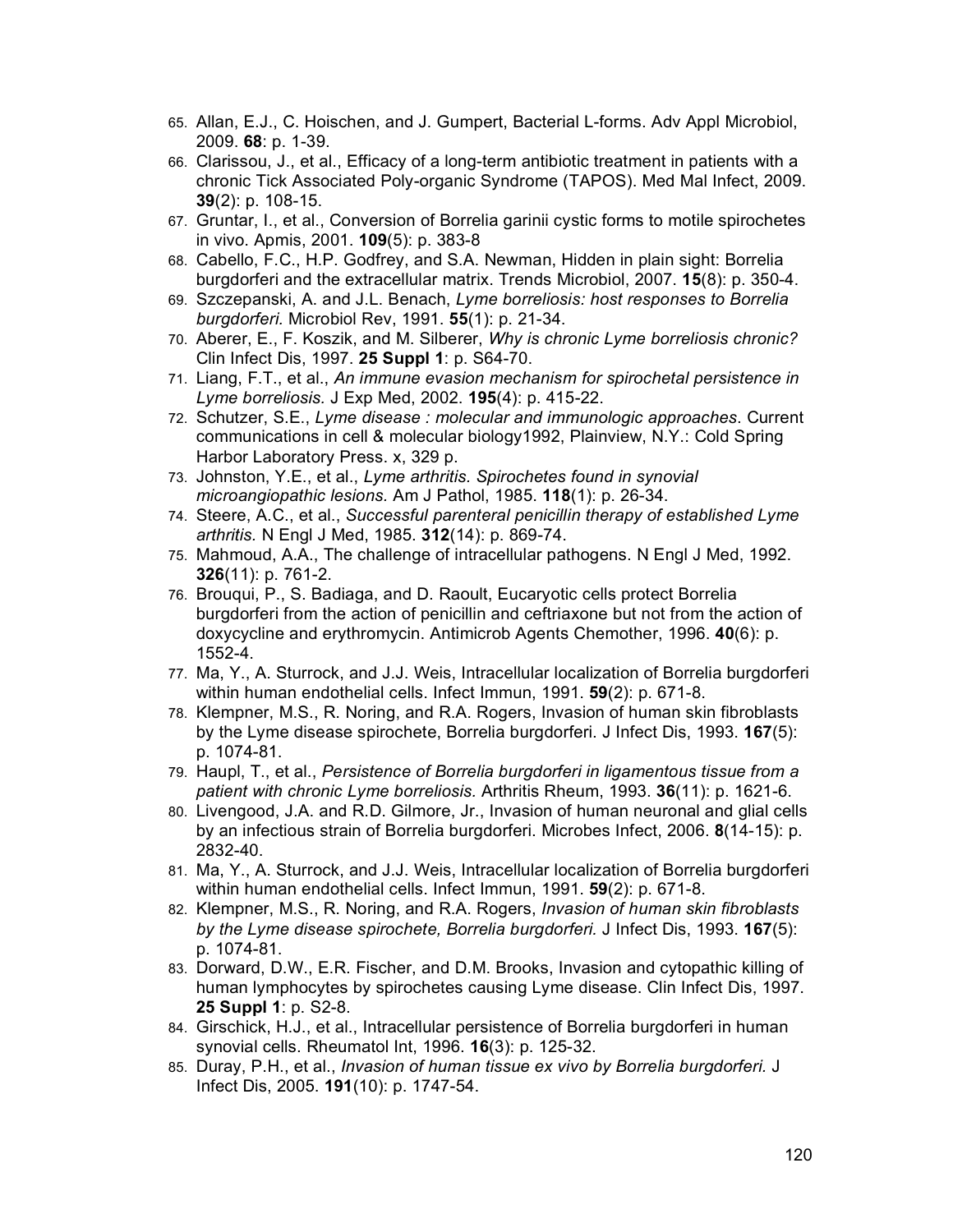- 86. Aberer, E., et al., Heterogeneity of Borrelia burgdorferi in the skin. Am J Dermatopathol, 1996. **18**(6): p. 571-9.
- 87. Valesova, M., et al., Detection of Borrelia in the synovial tissue from a patient with Lyme borreliosis by electron microscopy. J Rheumatol, 1989. **16**(11): p. 1502-5.
- 88. Priem, S., et al., Detection of Borrelia burgdorferi by polymerase chain reaction in synovial membrane, but not in synovial fluid from patients with persisting Lyme arthritis after antibiotic therapy. Ann Rheum Dis, 1998. **57**(2): p. 118-21.
- 89. de Koning, J., et al., Demonstration of spirochetes in cardiac biopsies of patients with Lyme disease. J Infect Dis, 1989. **160**(1): p. 150-3.
- 90. Stanek, G., et al., Isolation of Borrelia burgdorferi from the myocardium of a patient with longstanding cardiomyopathy. N Engl J Med, 1990. **322**(4): p. 249- 52.
- 91. Nanagara, R., P.H. Duray, and H.R. Schumacher, Jr., Ultrastructural demonstration of spirochetal antigens in synovial fluid and synovial membrane in chronic Lyme disease: possible factors contributing to persistence of organisms. Hum Pathol, 1996. **27**(10): p. 1025-34.
- 92. Griffin MO, Ceballos G, Villarreal FJ. Tetracycline compounds with nonantimicrobial organ protective properties: Possible mechanisms of action. Pharmacol Res. 2010 Oct 14.
- 93. Plane JM, Shen Y, Pleasure DE, Deng W. Prospects for minocycline neuroprotection. Arch Neurol. 2010 Dec;67(12):1442-8. Epub 2010 Aug 9.
- 94. Friedlander AL, Albert RK. Chronic macrolide therapy in inflammatory airways diseases. Chest. 2010 Nov;138(5):1202-12.
- 95. Rubin BK: Immunomodulatory properties of macrolides: overview and historical perspective. *Am J Med* 2004117. (suppl 9A): 2S-4S.
- 96. Galley HF, Nelson SJ, Dubbels AM, Webster NR. Effect of ciprofloxacin on the accumulation of interleukin-6, interleukin-8, and nitrite from a human endothelial cell model of sepsis. *Crit Care Med*. 1997;25(8):1392-1395.
- 97. Yoshimura T, Kurita C, Usami E, et al. Immunomodulatory action of levofloxacin on cytokine production by human peripheral blood mononuclear cells. *Chemotherapy*. 1996;42(6):459-464.
- 98. Pound MW, May DB Proposed mechanisms and preventative options of Jarisch-Herxheimer reactions *Journal of Clnical Pharmacy and Therapeutics* (2005) 30,291-295
- 99. See S, , Scott EK,, and Levin MW, Penicillin-Induced Jarisch-Herxheimer Reaction Published Online, , www.theannals.com, *The Annals of Pharmacotherapy*: 15 November 2005 Vol. 39, No. 12, pp. 2128-2130.
- 100.Brown, W.A., Shrivastava, R.K., & Arato, M. (1987). Pre-treatment pituitaryadrenocortical status and placebo response in depression. *Psychopharmacology Bulletin, 23*(1), 155-159.

Bulletin of the IACFS/ME. 2011;18(4):109-123. © 2011 IACFS/ME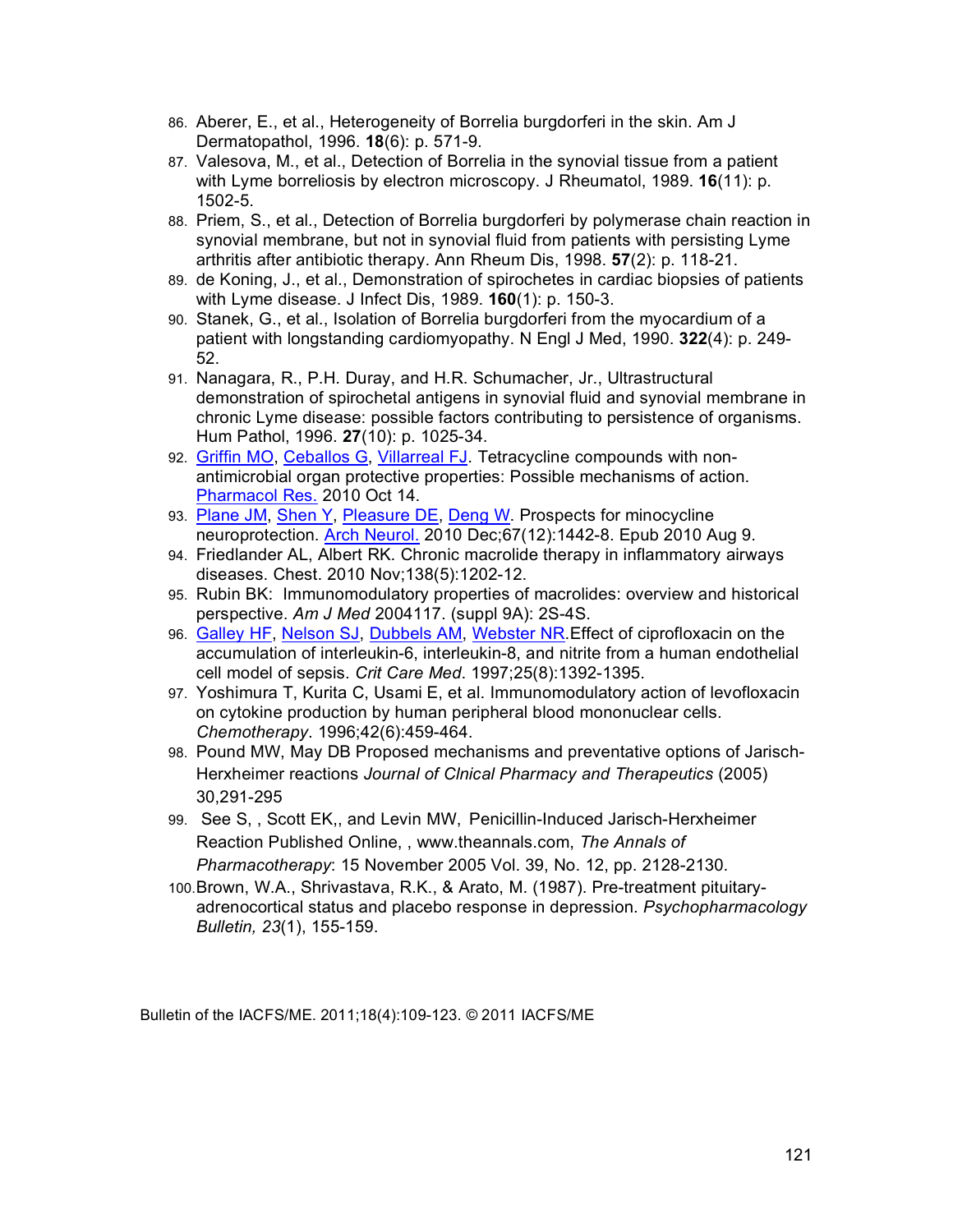# **SYMPTOM QUESTIONNAIRE**

#### Symptom Questionnaire

| Symptom Severity Score since your last visit, or at the time of this visit if this is your first visit<br>here: 0-none, 1 mild, 2 moderate, 3 severe |   |   |                |   |
|------------------------------------------------------------------------------------------------------------------------------------------------------|---|---|----------------|---|
| Symptom:                                                                                                                                             | 0 | 1 | $\overline{2}$ | 3 |
|                                                                                                                                                      |   |   |                |   |
| unexplained fevers, sweats, chills or flushing                                                                                                       |   |   |                |   |
| unexplained weight change [loss or gain]                                                                                                             |   |   |                |   |
| fatigue, tiredness, poor stamina                                                                                                                     |   |   |                |   |
| unexplained hair loss                                                                                                                                |   |   |                |   |
| swollen glands                                                                                                                                       |   |   |                |   |
| sore throat                                                                                                                                          |   |   |                |   |
| testicular or pelvic pain                                                                                                                            |   |   |                |   |
| unexplained menstrual irregularity                                                                                                                   |   |   |                |   |
| irritable bladder or bladder dysfunction                                                                                                             |   |   |                |   |
| unexplained milk production or breast pain                                                                                                           |   |   |                |   |
| sexual dysfunction or loss of libido [sex drive]                                                                                                     |   |   |                |   |
| upset stomach or abdominal pain                                                                                                                      |   |   |                |   |
| changes in bowel function-constipation and/or diarrhea                                                                                               |   |   |                |   |
| chest pain or rib soreness                                                                                                                           |   |   |                |   |
| shortness of breath or cough                                                                                                                         |   |   |                |   |
| heart palpitations or skipping heart                                                                                                                 |   |   |                |   |
| stiffness of the back                                                                                                                                |   |   |                |   |
| muscle pain or cramps                                                                                                                                |   |   |                |   |
| twitching of face or other muscles                                                                                                                   |   |   |                |   |
| headache                                                                                                                                             |   |   |                |   |
| neck stiffness or pain                                                                                                                               |   |   |                |   |
| tingling, numbness, shooting pains and/or skin sensitivities                                                                                         |   |   |                |   |
| facial paralysis or Bell's Palsy                                                                                                                     |   |   |                |   |
| joint pain or swelling                                                                                                                               |   |   |                |   |
| vision problems-double, blurry, increased floaters and/or light sensitivity                                                                          |   |   |                |   |
| ear or hearing problems-buzzing, ringing, ear pain, sound sensitivity                                                                                |   |   |                |   |
| motion sickness, vertigo and/or poor balance                                                                                                         |   |   |                |   |
| lightheadedness, wooziness, unavoidable need to sit down                                                                                             |   |   |                |   |
| tremor                                                                                                                                               |   |   |                |   |
| confusion and/or difficulty thinking                                                                                                                 |   |   |                |   |
| difficulty with concentration and/or reading                                                                                                         |   |   |                |   |
| forgetfullness, short term memory loss, poor attention and/or problems absorbing information                                                         |   |   |                |   |
| disorientation, getting lost and/or going to wrong places                                                                                            |   |   |                |   |
| difficulty with speech, or writing or name blocking                                                                                                  |   |   |                |   |
| mood swings, irritability and/or depression                                                                                                          |   |   |                |   |
| disturbed sleep-too much, too little, frequent awakening and/or early awakening                                                                      |   |   |                |   |
| <b>TOTAL</b>                                                                                                                                         |   |   |                |   |

As adapted from Burrascano, Jr. JJ Advanced Topics in Lyme Disease, Sixteenth edition October 2008